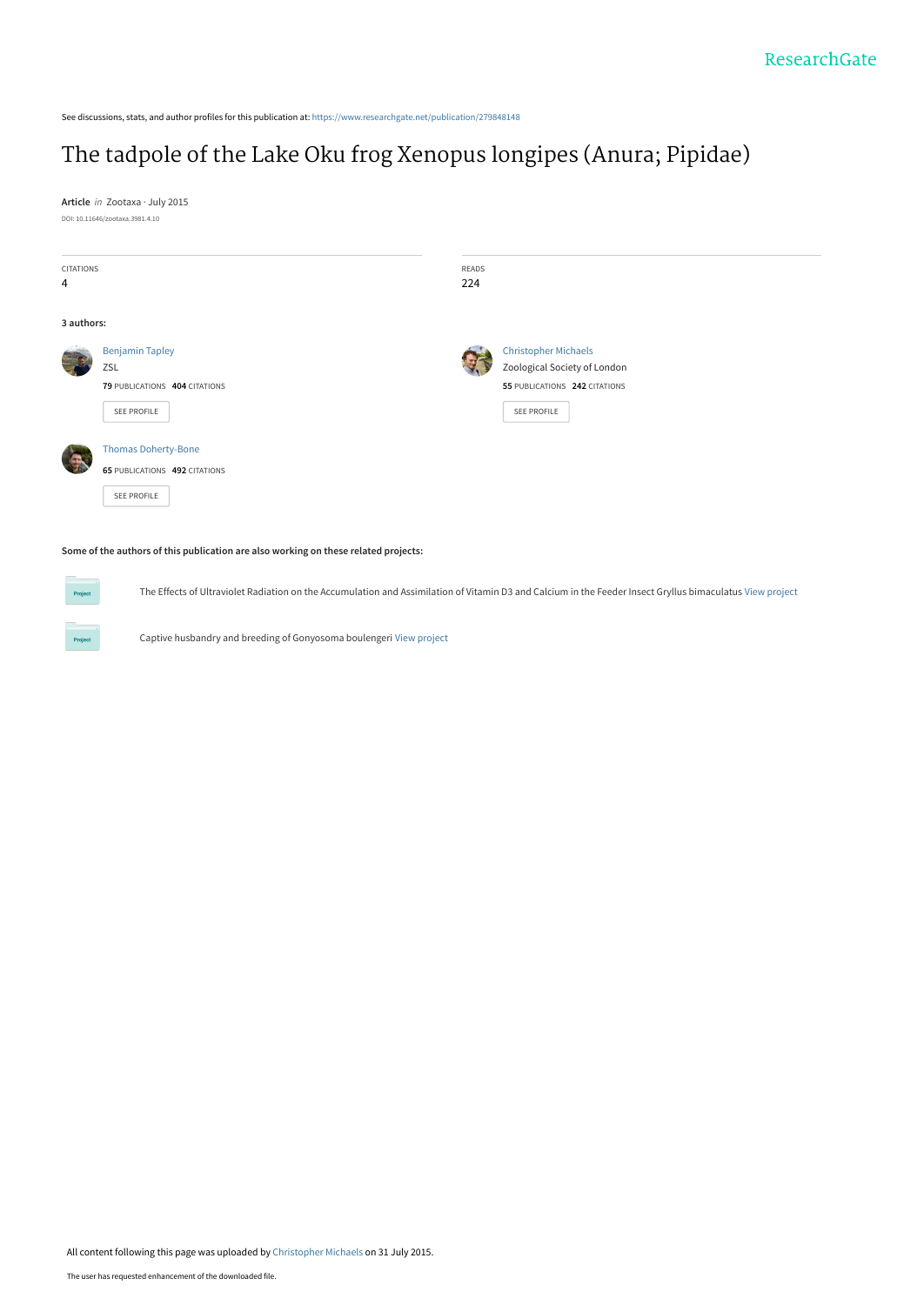

## Correspondence



http://dx.doi.org/10.11646/zootaxa.3981.4.10

http://zoobank.org/urn:lsid:zoobank.org:pub:57797C11-27BF-4FBE-BED7-A65F27D6CFF5

### The tadpole of the Lake Oku clawed frog Xenopus longipes (Anura; Pipidae)

#### BENJAMIN TAPLEY<sup>1,3</sup>, CHRISTOPHER J MICHAELS<sup>1,3</sup> & THOMAS M. DOHERTY-BONE<sup>2</sup>

<sup>1</sup>Zoological Society of London (ZSL), Regent's Park, London, NW1 4RY, United Kingdom. E-mail: ben.tapley@zsl.org; christopher.michaels@zsl.org

<sup>2</sup>Conservation Research and Action for Amphibians of Cameroon (CRAAC), Royal Zoological Society of Scotland, Edinburgh Zoo, Corstorphine Road, Edinburgh, United Kingdom; and, School of Geography and School of Biology, University of Leeds, Leeds, West Yorkshire, LS2 9JT, United Kingdom. E-mail: tommy\_dbone@yahoo.com <sup>3</sup>Both authors contributed equally to this work

Xenopus longipes Loumont and Kobel, 1991 is an aquatic polyploid frog endemic to the high altitude crater lake, Lake Oku in North West region, Cameroon (Loumont & Kobel 1991). The tadpole of X. longipes is currently undescribed. So far, only dead tadpoles have been found at Lake Oku during regular monitoring since 2008 (Doherty-Bone et al. 2013), with specimens too decomposed to make adequate descriptions. Captive breeding provides one opportunity to obtain fresh specimens for description.

A colony of X. longipes is maintained at the Zoological Society of London's (ZSL) London Zoo, as part of a conservation research programme that was developed to document the life history of this Critically Endangered species (IUCN 2004). Herein we describe the tadpole and compare it with other Xenopus tadpoles for which descriptions are available.

Frogs were bred naturally in captivity and ethical approval was granted to euthanise a sub set of the developing tadpoles to facilitate larval descriptions. Tadpoles were euthanised in Tricaine Methanesulfonate (MS-222) and fixed in 10% formalin. Sample size was kept to a minimum so as not to undermine attempts at establishing the species in captivity. The description is based on five specimens Nieuwkoop-Faber stage 43–57 (Nieuwkoop & Faber 1994) which corresponds to Gosner stage 25–39 (Gosner 1960). The studied specimens were deposited at the Natural History Museum, London (NHM UK 2013.351–5) (former acronym of this collection: BMNH). Measurements of morphology follows nomenclature of Altig & McDiarmid (1999) and are reported as mean  $\pm$  SD, min–max. Due to the small size and fragility of the specimens measurements were taken by photographing each specimen with a millimetre scale, morphometric measurements were recorded in ImageJ (available at http:// rsb.info.nih.gov/ij). Data from these captive bred tadpoles were supplemented with observations from a further 8 field-collected tadpoles found dead at Lake Oku in 2008. These were fixed in 10% formalin and morphometric measurements were recorded using digital callipers accurate to 0.1 mm. Due to the degraded nature of some of the specimens collected in the field it was not possible to document a full suite of morphometric measurements for every specimen.

Captive reared tadpoles: Nieuwkoop-Faber stage 43–47 (Gosner stage 25–27), all measurements in mm (NHM UK 2013.351, 2013.352, 2013.353, 2013.354): Total length (23.9  $\pm$  2.8; 20.4–27.5), body length (5.5  $\pm$  1.0; 44.4–6.3), tail length (18.4 ± 2.8; 15.9–21.1), maximum tail muscle height (1.8 ± 0.1; 1.7–1.9), maximum tail height (3.0 ±0.6; 2.3– 3.7), maximum tail muscle width  $(1.2 \pm 0.3; 1.0-1.4)$ , interorbital distance  $(3.6 \pm 0.5 \text{ mm}; 2.9-3.9)$ , internarial distance  $(0.1 \pm 0.2; 0.6-1.1)$ , maximum dorsal fin height  $(0.6 \pm 0.3; 0.2-1.0)$ , maximum ventral fin height  $(1.2 \pm 0.4; 0.8-1.8)$ , eye diameter (0.8  $\pm$  0.1; 0.8–0.9), narial diameter (0.2  $\pm$  0.0; 0.2–0.3), snout–eye distance (1.7  $\pm$  0.2; 1.5–1.9), snout–nostril distance  $(0.3 \pm 0.1; 0.2{-}0.4)$ , body width  $(3.8 \pm 0.1; 3.0{-}4.5)$ , barbel length  $(0.1 \pm 0.1; 0.0{-}2.5)$ .

Nieuwkoop-Faber stage 57 (Gosner stage 39), all measurements in mm: (NHM UK 2013.3515) Total length, 65.8; body length, 15.8; tail length, 49.96; maximum tail muscle height, 6.0; maximum tail height, 13.7; maximum tail muscle width, 5.2; interorbital distance, 10.5; internarial distance, 1.9; maximum dorsal fin height 3.5; maximum ventral fin height, 7.6; eye diameter, 1.7; narial diameter, 0.6; snout–eye distance, 5.2; snout–nostril distance, 0.9; body width 11.5; barbel length 1.1.

Tadpoles found dead in field: Dead larvae were observed and collected at Lake Oku during or toward the end of Cameroonian wet season (late April–early October): 07.10.2008 ( $n = 1$ ); 26.07.2010 ( $n=42$ , but not collected); 27.07.2010  $(n=3)$ ; 14.08.2012  $(n=17)$ , a further four not collected); 18.08.2012  $(n=2)$ ; 04.09.2012  $(n=1)$ . Tissue from the base of the tail of one specimen (BMNH 2008.441; a preserved specimen accessioned before the change of acronym)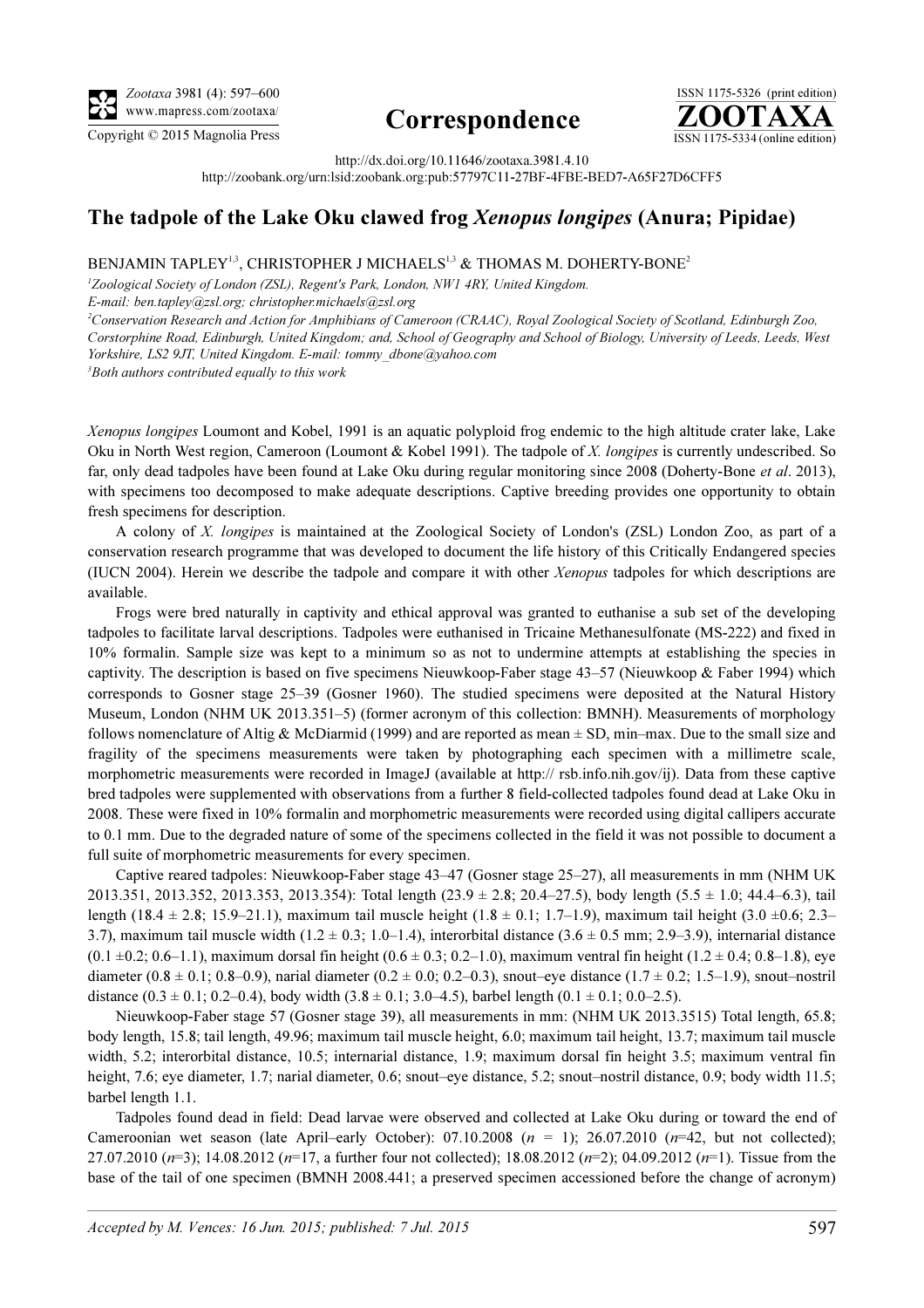was fixed in 95% laboratory-grade ethanol and the 16S mitochondrial gene sequenced, verifying the species was X. longipes. Measurements of 8 field collected specimens (from August 2012) fixed in 10% formalin Nieuwkoop-Faber stage 50–57 (Gosner 28–39) specimens, all measurements in mm (NHM UK 2013.463–70) Total length (82.5  $\pm$  8.13; 73.7–91.6 only 4 specimens in condition to enable measurement), body length  $(24.2 \pm 2.08; 20.8 \pm 26.4, n=8)$ , tail length  $(63.8 \pm 7.23; 54.0 - 69.9, n=4)$ , maximum tail muscle height  $(5.76 \pm 0.65; 4.6 - 6.5, n=8)$ , maximum tail height  $(11.1, 24.2)$  $\pm$  1.92; 7.2–12.0 n=7), maximum tail muscle width (3.3  $\pm$  0.87; 1.4; 1.4–4.5, n=8), interorbital distance (13.5  $\pm$  1.00; 11.8–14.3,  $n=7$ ), internarial distance (2.18  $\pm$ 0.35; 1.8–2.6,  $n=8$ ), body width (15.1  $\pm$  1.66; 12.2–17.9,  $n=8$ ), barbel length 3.5 (only one specimen from the series had a barbel).



FIGURE 1. Xenopus longipes tadpole. A and B. Dorsal and lateral view of Xenopus longipes tadpole Nieuwkoop-Faber stage 47; Gosner stage 27, NHM UK 2013.3511. C. Lateral view of Xenopus longipes at Nieuwkoop-Faber stage 57; Gosner stage 39, NHM UK 2013.3515. D. Dorsal view of Xenopus longipes at Nieuwkoop-Faber stage 57; Gosner stage 39, NHM UK 2013.3515. E. Xenopus longipes tadpole in life, Nieuwkoop-Faber stage 58; Gosner stage 40, E. not to scale.

External Morphology: Body shape oval and depressed with dorsolaterally flattened head and body. Low dorsal fin originating at tail–body junction. Ventral fin higher than dorsal fin. Ventral fin originates mid abdomen appears as rounded lobe at the tail body junction. Height of ventral fin diminishes at the point at which the vent tube terminates but gradually increases, reaching its maximum height before tapering off towards the end of the tail. Tail tip terminates in flagellum. Nares transversely elliptical and parasagittal, situated nearer to the snout than the eyes. Vent tube medial. Eyes lateral. Spiracle dual, lateral. Mouth terminal and slit like (Figure 1A–E). Single relatively short barbel (Table 1) located at the corners of the mouth, barbel absent in 3 of the 4 specimens examined at Nieuwkoop-Faber stage 47; Gosner stage 27 (Figure 1A); this is not an artefact of preservation. Colour pattern in life uniformly pale but with widely scattered chromatophores. Chromatophores absent below the area directly below the eye (Figure 1E).

Colouration in preservative: Body translucent, tail fins transparent. Chromatophores brown.

Habits: Tadpoles of X. longipes in Lake Oku (Figure 1A–E) have only been observed dead at the lake shore (Doherty-Bone 2011, own unpubl. data). In captivity X. longipes larvae were, like other Xenopus species, mid water suspension feeders. However, post-hatching development was slow in comparison to other congeners, ranging from 193– 262 days between hatching and metamorphosis (own unpubl. data). The behaviour, development and husbandry requirements of the tadpoles of X. longipes will be described in a forthcoming paper.

Comparison with other Xenopus tadpoles: In captivity some tadpoles grew larger (maximum 68.0 mm total length) than the measured specimens. In the field, those tadpoles with a measureable tail had a mean total length of 82.5 mm with a maximum length of 91.8 mm (Nieuwkoop-Faber stage 54–55; Gosner stage 34–35). This difference could be due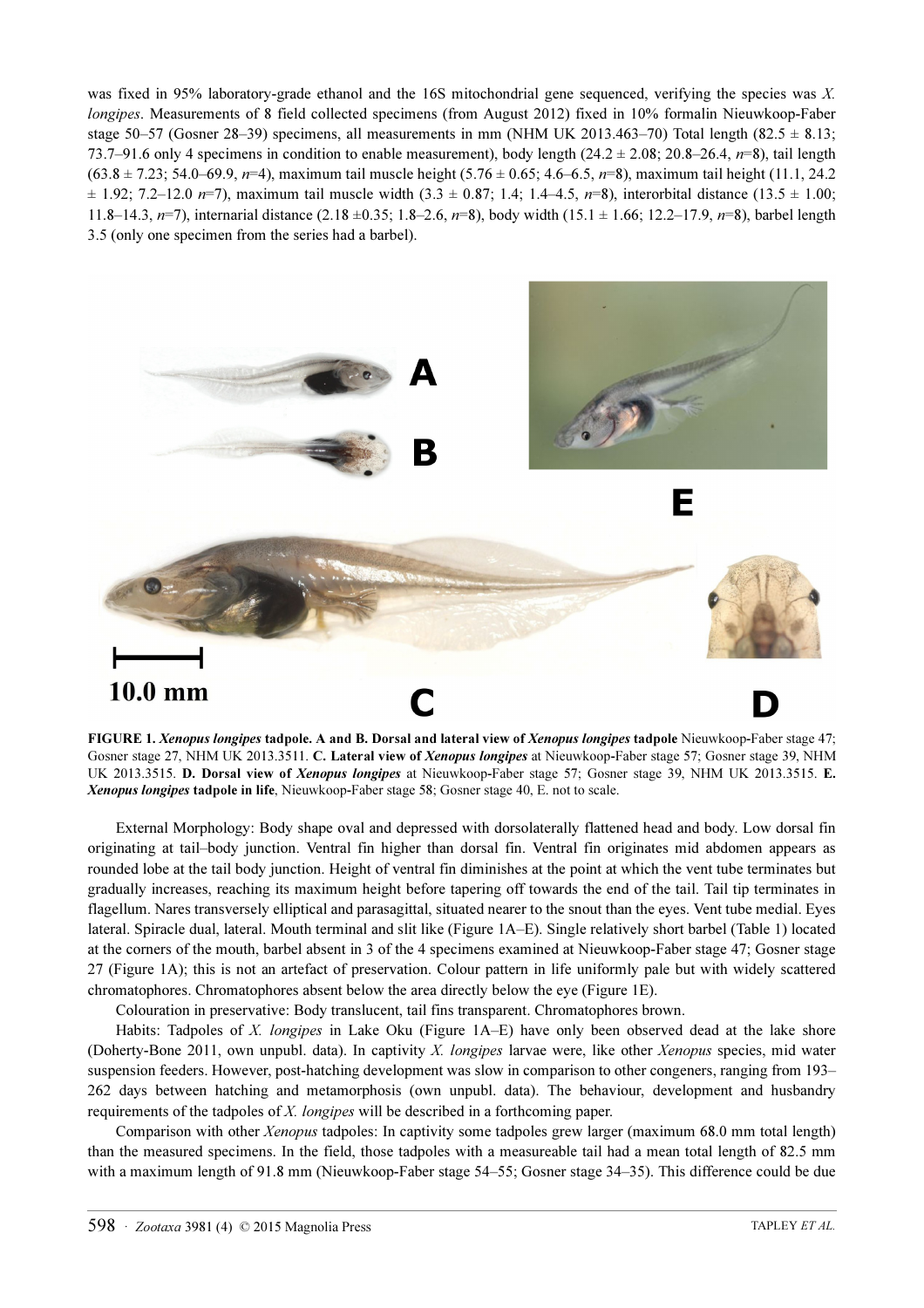to diet, water parameters and temperature regimes differing between the captive environment and Lake Oku. The tadpole of X. longipes is relatively large when compared to the maximum recorded size of the adult; the maximum length of the tadpole is 2.5 times longer than the maximum recorded snout to vent length of the adult (Table 1). The relative size of the tadpole when compared to the adult frog is greater in X. longipes than in other congeners for which there is a tadpole description (Table 1). The barbels of X. longipes are relatively short when compared with other described Xenopus tadpoles (Table 1), although measurements of barbels that can be associated with specific Gosner or Nieuwkoop-Faber stages is lacking from the peer reviewed literature. Barbels in Xenopus tadpoles are thought to aid in navigation and mechano-reception (Ovalle 1979; Channing & Howell, 2006). The water in Lake Oku is clear (Kling 1988) and this may explain the shorter barbel length in X. longipes.

We have presented a description of the larvae of X. longipes based on captive bred specimens, with supplementation from larvae collected in the field that were found dead with varying degrees of decomposition. This demonstrates the convenience of verifying observations of compromised field specimens using captive bred and reared animals when studying life history.

| <b>Species</b>    | Tadpole total<br>length<br>maximum<br>reported size | Maximum Ratio of<br>reported<br>adult SVL | maximum<br>tadpole length to<br>adult size | Barbel size                    | Reference                                                      |
|-------------------|-----------------------------------------------------|-------------------------------------------|--------------------------------------------|--------------------------------|----------------------------------------------------------------|
| $X$ amieti.       | 40.0                                                | 57.0                                      | 0.7:1                                      | Extends behind the<br>eyes.    | Kobel et al. 1980; Channing et al.<br>2012                     |
| X. fraseri        | 33.0                                                | 44.0                                      | 0.75:1                                     | >16.0                          | Vigny 1979;<br>Loumont & Kobel 1991; Channing et<br>al. 2012   |
| X. gilli          | 50.0                                                | 60.0                                      | 0.83:1                                     | 7.1                            | Rau 1978; Minter et al. 2004;<br>Channing et al. 2012          |
| X. laevis         | 80.0                                                | 67.8                                      | 1:0.85                                     | long                           | Vigny 1979;<br>Evans et al. 2011; Channing et al.<br>2012      |
| X. longipes       | 91.8                                                | 36.0                                      | 1:0.39                                     | 1.1                            | Loumont & Kobel 1991;<br>This study                            |
| X. muelleri       | 100.0                                               | 90.0                                      | 1:0.9                                      | 25% of body length             | Vigny 1979;<br>Channing & Howell 2006;<br>Channing et al. 2012 |
| X. ruwenzoriensis | 75.0                                                | 57.0                                      | 1:0.76                                     | Extends full length<br>of body | Channing & Howell 2006;<br>Channing et al. 2012                |
| X. victorianus    | 50.0                                                | 78.0                                      | 0.64:1                                     | $1/3$ of body length           | Channing & Howell 2006;<br>Channing et al. 2012                |
| X. wittei         | 60.0                                                | 61.0                                      | 0.98:1                                     | Extends behind eye             | Channing & Howell 2006;<br>Channing et al. 2012                |

| <b>TABLE 1.</b> Morphometric comparisons (all measurements in mm) of the tadpoles in nine <i>Xenopus</i> species. |  |  |  |
|-------------------------------------------------------------------------------------------------------------------|--|--|--|
|-------------------------------------------------------------------------------------------------------------------|--|--|--|

#### Acknowledgements

We thank Iri Gill, Sebastian Grant, Zoe Bryant and Luke Harding for their assistance with the captive husbandry of the X. longipes tadpoles. We thank David Gower for assistance with DNA barcoding. The captive colony of X. longipes was exported under permit from the Cameroon Ministry of Forestry & Wildlife (0928/PRBS/MINFOF/SG/DFAP/SDVEF/ SC and 0193/CO/MINFOF/SG/DFAP/SDVEF/SC), following prior consultation with the Oku community, who also sanctioned access to their lake. We thank Gonwouo Nono LeGrand, Ndifon David, Oscar Nyingchia, Roland Ndifon, Henry Kolem and Robert Browne for logistical assistance within Cameroon. Field work was supported by the Royal Zoological Society of Scotland, an Erasmus Darwin Barlow grant from the ZSL, a Small Project Ecological Grant from the British Ecological Society, an Amphibian Conservation Fund grant from the European Association of Zoos and Aquaria and a Mohammed bin Zayed Conservation grant.